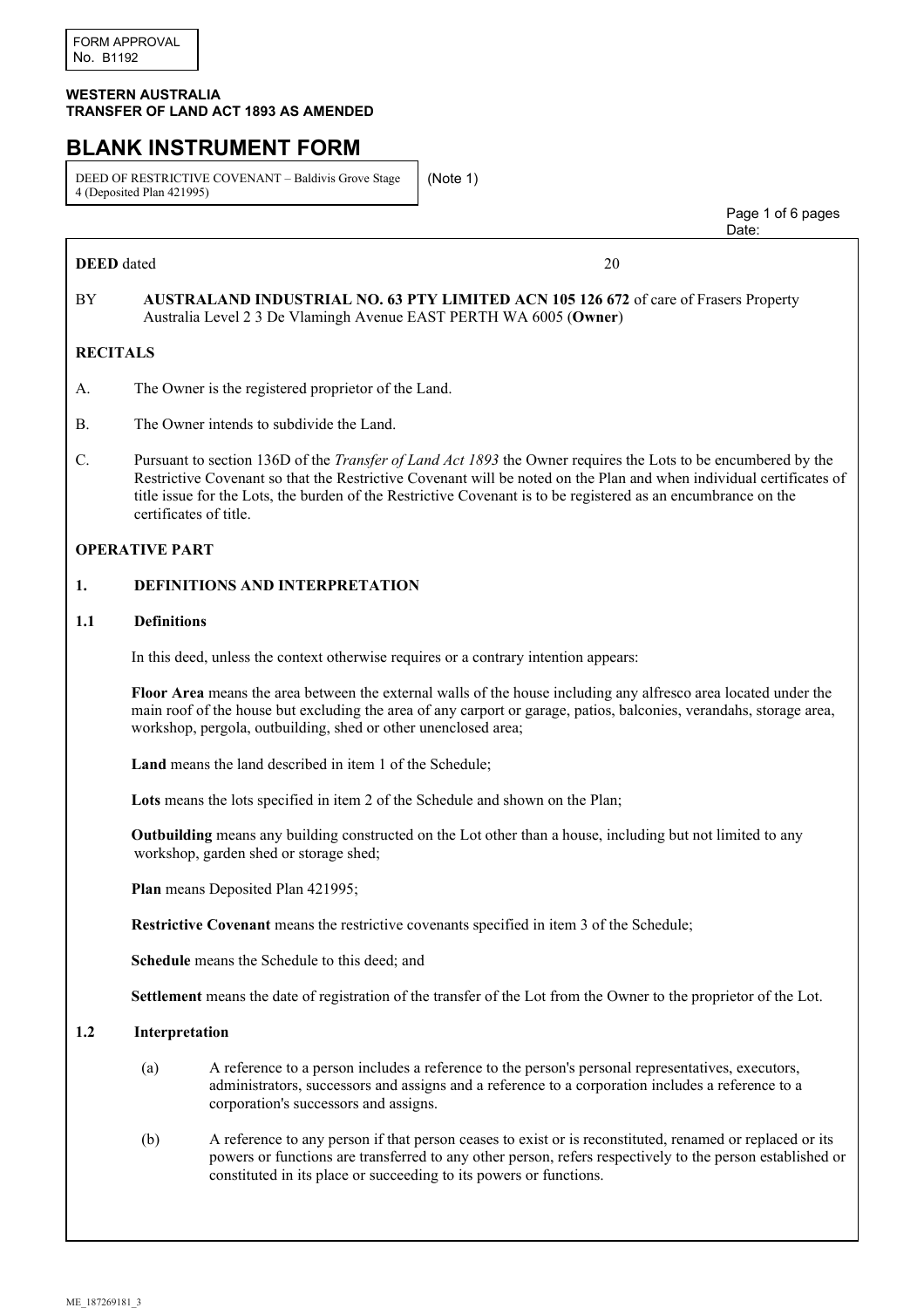- (c) An obligation, covenant, representation, or warranty on the part of 2 or more persons is for the benefit of them jointly and each of them severally.
- (d) An obligation, covenant, representation or warranty on the part of 2 or more persons binds them jointly and each of them severally.
- (e) A reference to any thing includes the whole or any part of that thing and a reference to a group of things or persons includes each thing or person in that group.
- (f) A reference to a clause or paragraph, the Schedule or an annexure is a reference to a clause or paragraph in this deed and the Schedule and the relevant annexure to this deed respectively.
- (g) The index and all headings have been included for ease of reference only and they are not to be used to construe or interpret any part of this deed.

#### **2. SECTION 136D OF THE TRANSFER OF LAND ACT 1893**

Pursuant section 136D of the *Transfer of Land Act 1893*, the Owner requires each certificate of title which issues for the Lots to be encumbered by the Restrictive Covenant.

#### **3. LAND TO BE BURDENED BY THE RESTRICTIVE COVENANT**

The Owner intends the burden of the Restrictive Covenant to:

- (a) run with the land described in the certificates of title for the Lots; and
- (b) be enforceable by the Owner and each and every subsequent registered proprietor of the Lots.

# **4. LAND TO BE BENEFITED BY THE RESTRICTIVE COVENANT**

The Owner intends the benefit of the Restrictive Covenant to be for the Lots.

#### **5. VALIDITY AND ENFORCEABILITY**

Each of the restrictive covenants specified in item 3 of the Schedule is a separate and distinct covenant and if any covenant or its application to any person or circumstances is or becomes invalid or unenforceable then the remaining covenants will not be affected and each remaining covenant will be valid and enforceable to the fullest extent permitted by law.

# **6. TERM OF THE RESTRICTIVE COVENANT**

The Restrictive Covenant shall expire and cease to have effect from and including 30 June 2030.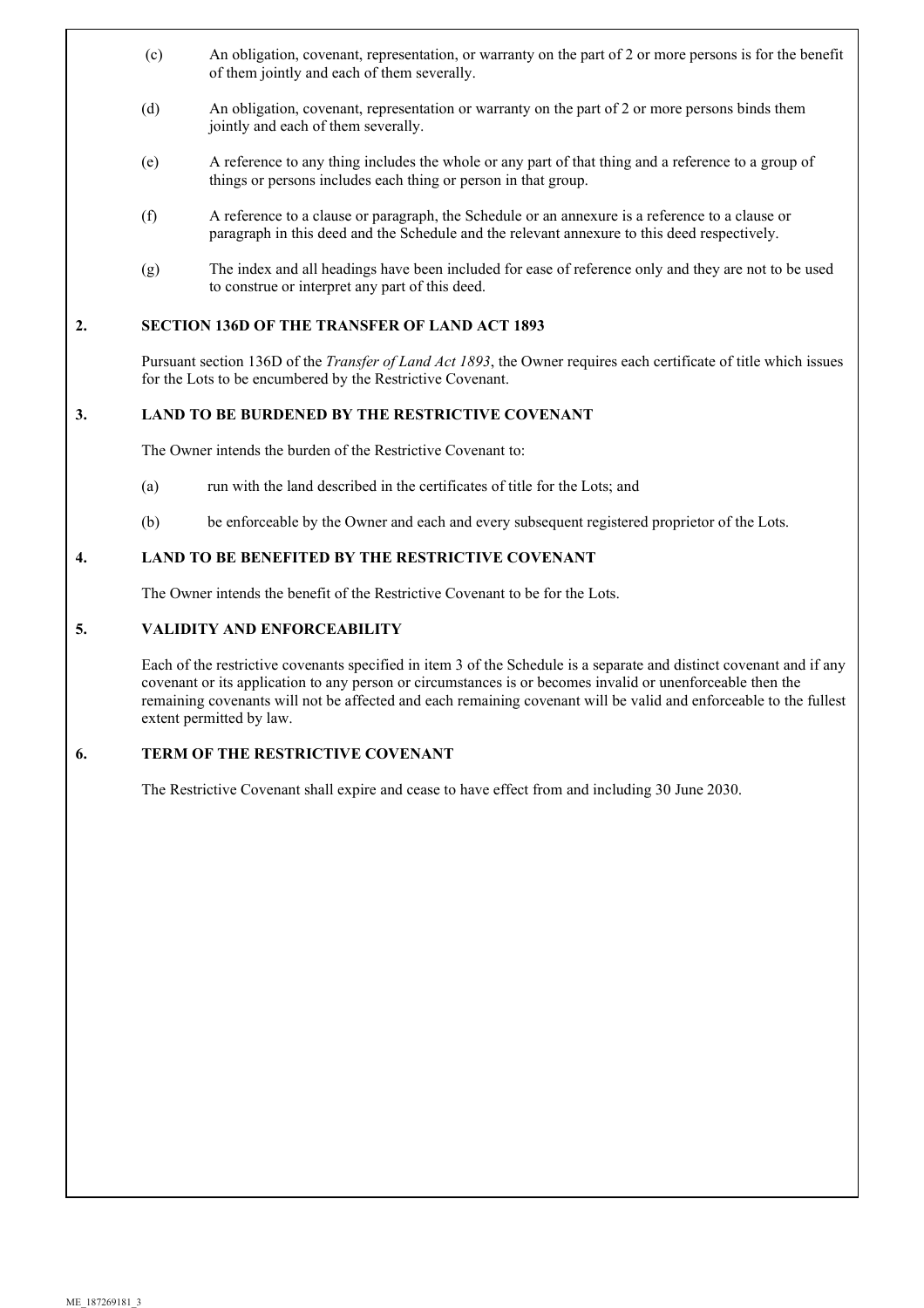# **SCHEDULE**

#### **1. Land**

Lot 9013 on Deposited Plan 421467 being the whole of the land comprised in Certificate of Title Volume 4004 Folio 894

Lot 9010 on Deposited Plan 413110 being the whole of the land comprised in Certificate of Title Volume 2958 Folio 485

Lot 9501 on Deposited Plan 404254 being the whole of the land comprised in Certificate of Title Volume 2849 Folio 995

### **2. Lots**

All Lots on the Plan except Lots 9014, 9015 and 9502.

#### **3. Restrictive Covenant**

The proprietors of each of the Lots will not:

- 3.1 use or permit the Lot to be used other than for residential purposes;
- 3.2 construct or permit to be constructed on the Lot any house which is transportable or otherwise not of a permanent nature;
- 3.3 construct or permit to be constructed on the Lot any house unless:
	- (a) subject to clause 3.3(b), all external walls (excluding windows) are constructed with bricks or masonry or limestone finished facework or painted render or any other materials approved by the Owner at the Owner's absolute discretion;
	- (b) the walls to the front of the house facing the street are constructed with a minimum use of two (2) colours or materials;
	- (c) the house has at least one (1) feature (for example, planter box, gable or gablet, portico, archway, protruding sill course to windows, blade wall or feature wall) to the front elevation;
	- (d) all retaining walls visible from any public space or road are constructed from materials approved by the Owner at the Owner's absolute discretion;
	- (e) the roof is pitched at an angle of not less than 23 degrees excluding any part of the roof which covers verandah areas (a skillion roof design or a flat roof behind parapets excepted but no flat roof visible from the public street);
	- (f) the roof is covered with tiles or Colorbond (no zincalume or any other materials);
	- (g) the house contains a carport or garage which is constructed using the same materials as the house except where the garage or carport are screened from view from any public street or thoroughfare;
	- (h) the driveway and crossover between the road and the parking area on the Lot are constructed and completed with paved materials, coloured or decorative concrete or any other materials approved by the Owner at the Owner's absolute discretion;
	- (i) window treatments such as curtains or blinds are erected or installed immediately upon practical completion of the construction of the house;
- 3.4 construct or permit to be constructed any Outbuilding visible from the primary road or any Outbuilding which exceeds:
	- (a) 20m<sup>2</sup> in floor area; or
	- (b) 2.2 metres in wall height and 2.5 metres in gable height,

unless approved by the Owner;

- 3.5 construct or permit to be constructed on the Lot:
	- (a) any side or back fence abutting any public open space or public reserve or road reserve unless such fence is constructed of Smartascreen Colorbond, limestone or the same brick as any house on the Lot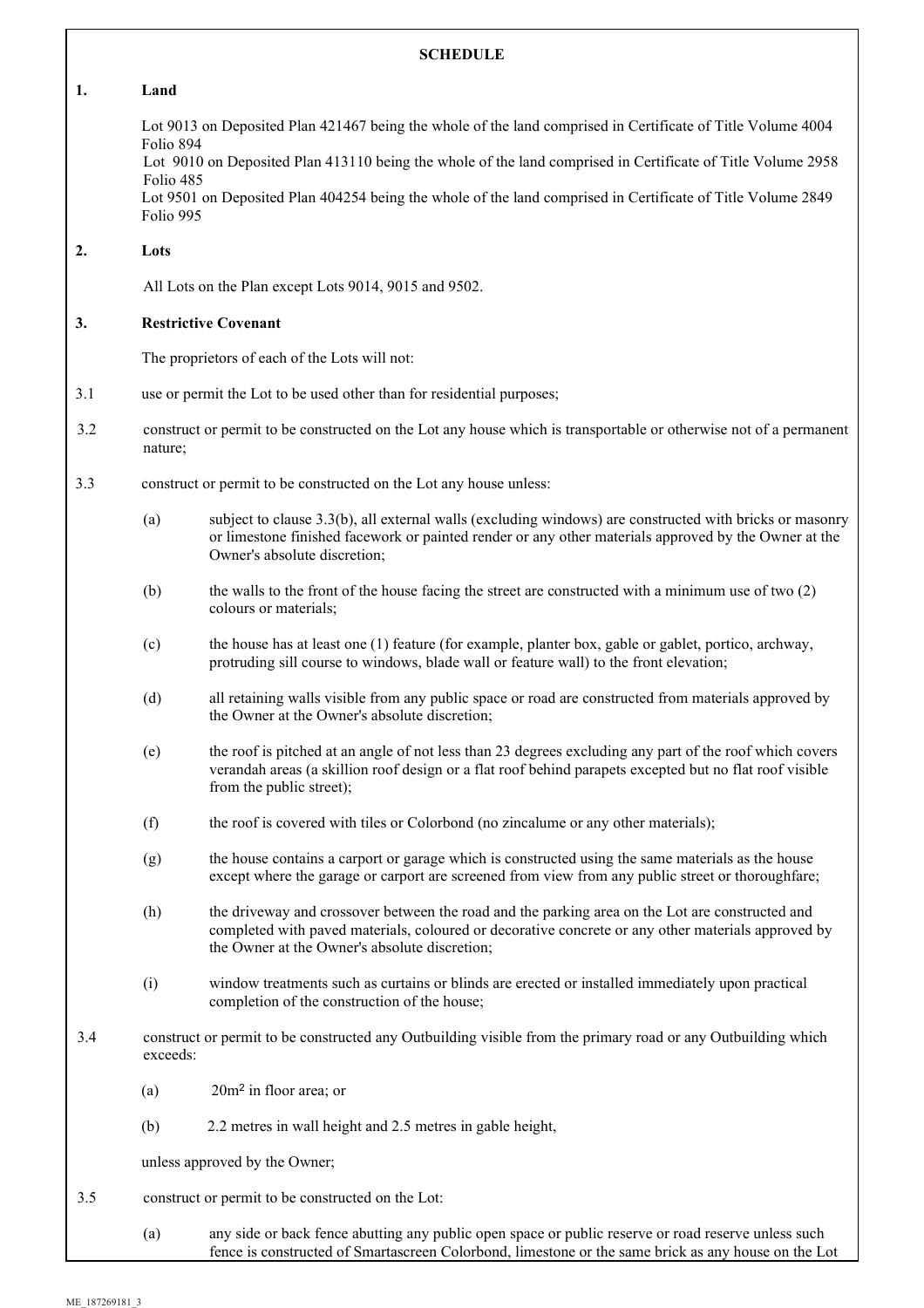and is not less than 1800mm high;

- (b) any boundary fence unless such a fence is constructed of Smartascreen Colorbond, brick or limestone or other similar material at a height of 1800mm;
- (c) any Smartascreen Colorbond fence unless the colour of the fence is 'Grey Ridge';
- (d) any gates unless such gates are constructed of materials which are complementary to the boundary fence; and
- (e) any fencing forward of the front building line unless such fencing consists of side and front fencing together, constructed of brick, rendered brick or limestone piers and infilled with timber or wrought iron, or a painted timber picket fence and is no greater than 1.2 metres in height;
- 3.6 take or permit any action to be taken to remove, alter or mark any wall or fence constructed by the Owner (unless additional blocks are required to be added to a retaining wall) on or about any of the boundaries of the Lot, permit such wall or fence to become damaged, unsafe or fall into a state of disrepair, permit any roots of any tree, plant or building or other thing on the Lot to cause such wall or fence to become structurally unsound and repair or renew such wall or fence except in the same style, material and colour of the existing wall and fence;
- 3.7 construct a house unless all side and rear boundary fencing are constructed and completed at the same time or prior to occupation of the house;
- 3.8 subject to clause 3.5(e) of this deed, construct any fence forward of the front building line which:
	- (a) exceeds 1.2 metres in height;
	- (b) has more than 740 millimetres in height of the fence constructed of solid and impermeable materials; or
	- (c) is constructed from fibre cement sheeting, Colorbond or material sheeting products;
- 3.9 carry out or permit to be carried out on the Lot any repairs or restorations of any motor vehicle, boat, trailer, aircraft, mobile machinery or any other vehicle on the Lot or any part of the Lot other than wholly within a garage on the Lot and screened from public view at all times;
- 3.10 permit any commercial vehicle which have an aggregate weight greater than 3.5 tonnes, caravans, trailers, boats or any other mobile machinery to be parked on the Lot, on the road or on any other land near to or next to the Lot unless the commercial vehicles, caravans, trailers, boats or mobile machinery are parked or contained wholly within the garage on the Lot or are screened from public view;
- 3.11 permit any garden areas on the Lot and within public view to remain unlandscaped after three (3) months of practical completion of the house;
- 3.12 permit any front landscaping installed by the Owner, including, but not limited to street trees, to be damaged, fall into disrepair or unmaintained;
- 3.13 permit any rubbish, trash, garbage or other waste material to be accumulated or kept on the Lot or any part of the Lot or any rubbish disposal containers on the Lot to be in the front of the building line except on days allocated by the local authority for rubbish collection from the Lot;
- 3.14 if the Lot is vacant land, permit any 'For Sale' sign to be erected on the Lot within any time before the second anniversary of Settlement;
- 3.15 permit the installation of any air conditioning unit that protrudes greater than 500mm above the ridgeline of the house and is not of similar colour to the roof;
- 3.16 permit the installation of any solar hot water unit that is not integrated with and matches the roof profile of the house;
- 3.17 permit the installation of any air conditioning unit to the front roof hip or fascia;
- 3.18 permit any washing line or clothes hoists to be erected that are visible from any public street or thoroughfare;
- 3.19 permit any satellite dish to be visible from the street on which the house is located;
- 3.20 permit any TV antennas to be visible above the roofline from the street on which the house is located;
- 3.21 permit the installation of any letterbox unless such letterbox is clearly numbered and complements the house;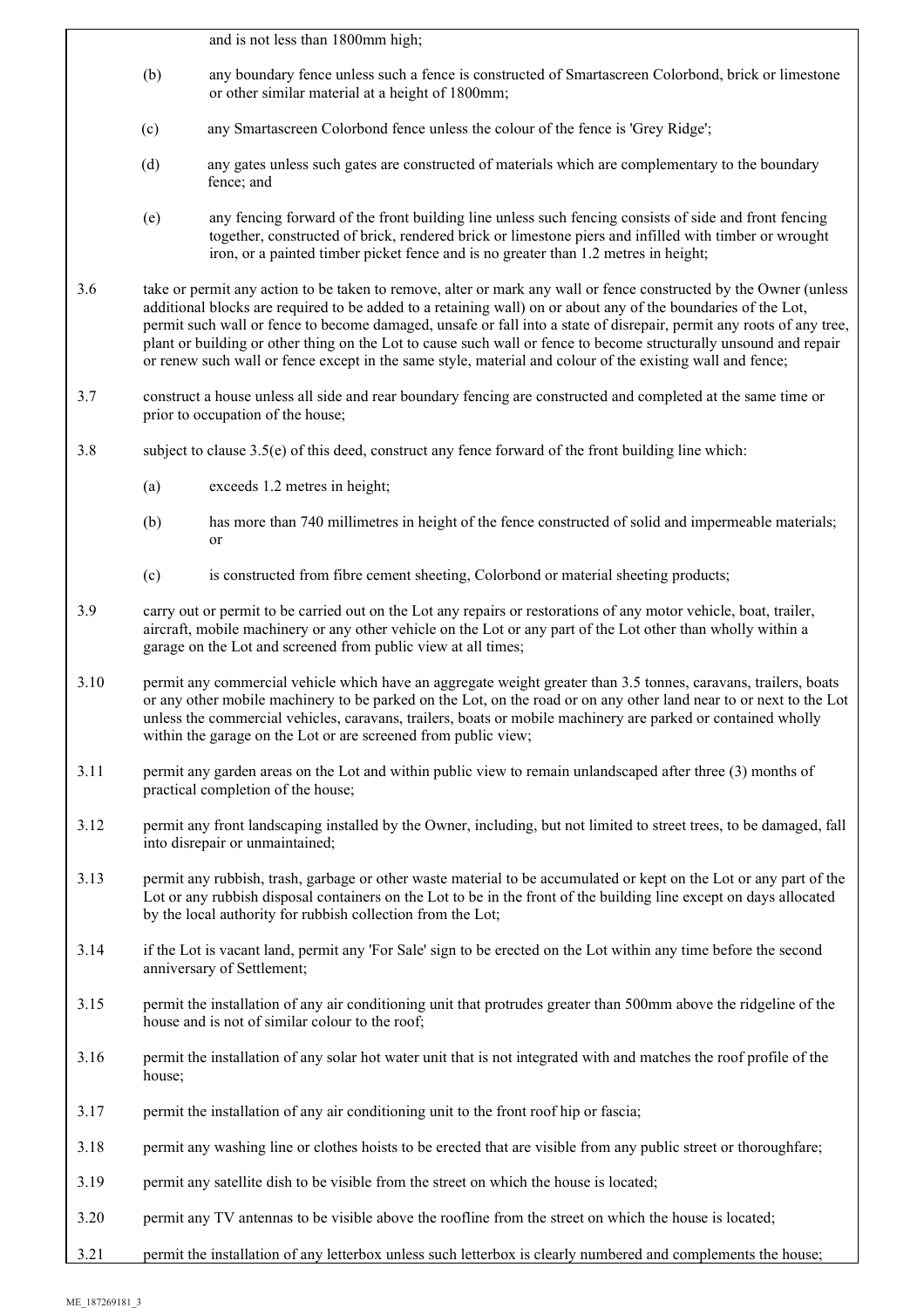- 3.22 permit any temporary window treatments such as paper, plastic, cotton sheeting or foil to be affixed to the windows that are visible from any public street or thoroughfare;
- 3.22 permit the front yard and verge abutting the Lot to become overgrown or invaded by weeds or fall into a state of disrepair or damage any trees planted on the verge abutting the Lot; and
- 3.23 permit concreting or construction of hardstand of the entire area forward of the building on the Lot.

 $\mathcal{L}_\mathcal{L} = \mathcal{L}_\mathcal{L} = \mathcal{L}_\mathcal{L} = \mathcal{L}_\mathcal{L} = \mathcal{L}_\mathcal{L} = \mathcal{L}_\mathcal{L} = \mathcal{L}_\mathcal{L} = \mathcal{L}_\mathcal{L} = \mathcal{L}_\mathcal{L} = \mathcal{L}_\mathcal{L} = \mathcal{L}_\mathcal{L} = \mathcal{L}_\mathcal{L} = \mathcal{L}_\mathcal{L} = \mathcal{L}_\mathcal{L} = \mathcal{L}_\mathcal{L} = \mathcal{L}_\mathcal{L} = \mathcal{L}_\mathcal{L}$ 

## **4. Encumbrances**

Nil

## EXECUTED as a Deed

Executed on behalf of **Australand Industrial No. 63 Pty Limited ACN 105 126 672** by its Attorney …………………………………………. under Power of Attorney No. in the presence of:

 $\mathcal{L}_\text{max}$ 

 $\overline{\phantom{a}}$  , and the set of the set of the set of the set of the set of the set of the set of the set of the set of the set of the set of the set of the set of the set of the set of the set of the set of the set of the s

 $\mathcal{L}_\text{max}$ 

Signature of witness Attorney

Name of witness (print)

Address

Occupation